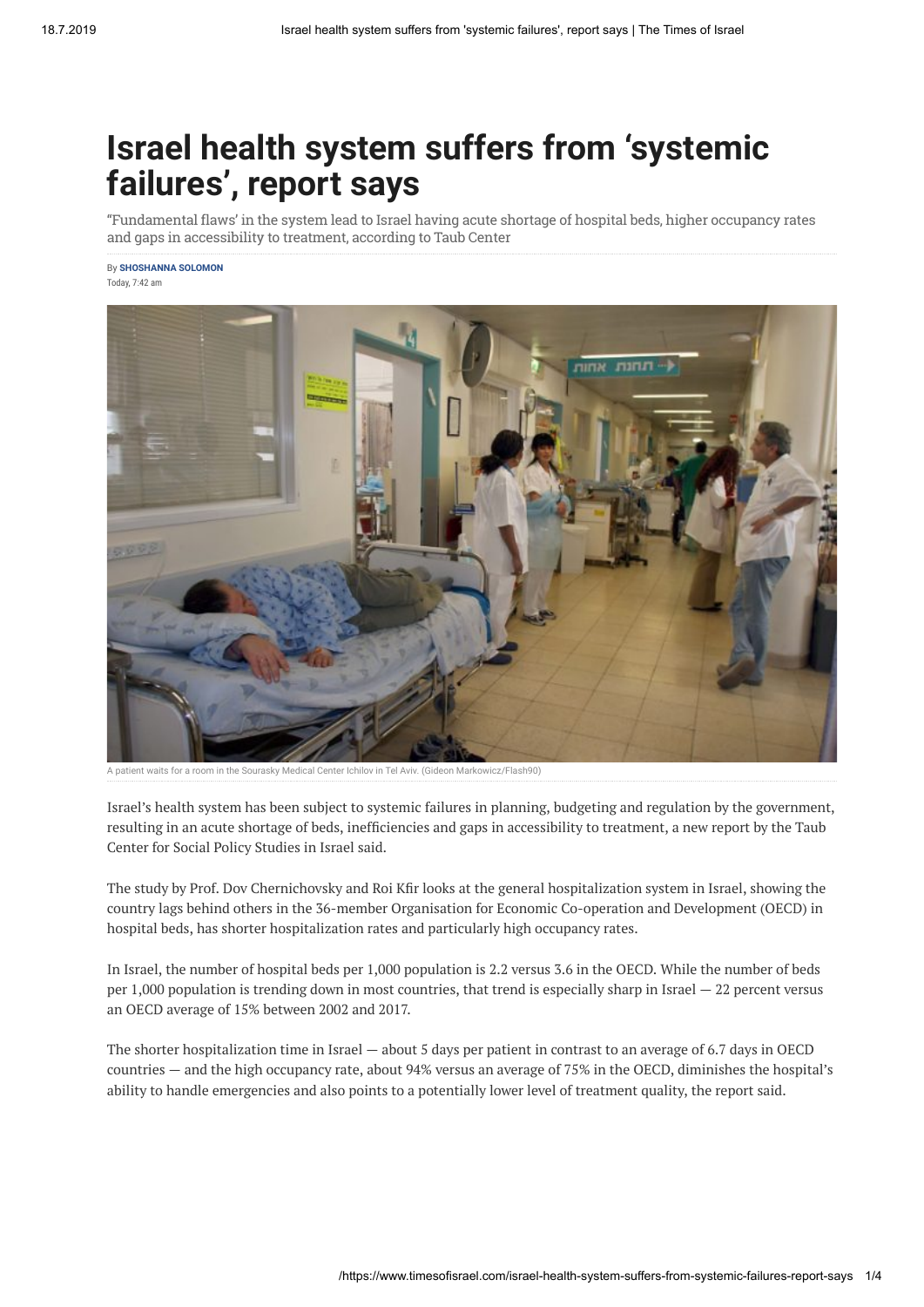

Illustrative A nurse in a hospital, in Israel, on September 3, 2017. (Hadas Parush/Flash90)

Israel is known globally as the Startup Nation. It has 6,600 startups in its small and connected economy, 14 times the concentration of startups per capita in Europe, and ranks number one globally for R&D expenditure as a percentage of gross domestic product (GDP). The nation is also seeking to become a leader in digital health, leveraging its prowess in software, artificial intelligence and big data to find innovative health solutions for the world.

But if you are in need of hospital care in Israel, you may end up [waiting](https://www.timesofisrael.com/corridor-nation-as-hospitals-gasp-for-funds-patients-wait-out-in-the-hallways/) for days in a ward corridor, or for hours in an emergency room.

These flaws in Israel's healthcare system stem from the systemic failure of the government in planning, budgeting and regulation, due to the fact that the state is both the funder and the regulator of hospitals, even of those it doesn't own, and this is a "fundamental flaw" of the system, said Chernichovsky in a phone interview.

#### **The healthcare system explained**

There are 44 general hospital facilities in Israel, 19 of which are government-owned — where employees are government workers and their budgets are controlled by the state budget, like Tel Aviv's Chaim Sheba and Haifa's Rambam hospitals. Twelve are owned by health funds and then there are independent, nonprofit hospitals - such as Jerusalem's Shaare Zedek Medical Center — those for the public benefit, including [Hadassah](https://www.timesofisrael.com/deficit-soaring-hadassah-will-require-years-more-bailout-payments-to-survive/) Medical Center, or those owned by limited companies, like Assuta Ashdod.

The government owns about a quarter of the hospital beds in Israel and about 47% of the acute care hospital beds not including psychiatric, long-term care and rehabilitation beds. Clalit Health Services, Israel's largest healthcare provider, owns about 30% of the acute care or curative beds.

Israel has a universal health insurance system in place, meaning that the biggest chunk of its health care system is funded through taxes collected from residents, and a very small part is funded by private health insurance.

Thus, all hospitals, both state-owned and other-owned, are dependent on the state for their budgets.

Because the state's obligation to hospitals under the various ownerships has never been defined by the nation's National Health Insurance Law, the state, as both funder and regulator of the system, essentially competes with other hospitals that are dependent on it for their budgets and regulation, the report said.

"Here the state is quite a dishonest player," as it favors its own hospitals over the others, said Chernichovsky. "State hospitals are in a more favorable position because they are more protected if they run a deficit, as the state must then underwrite it."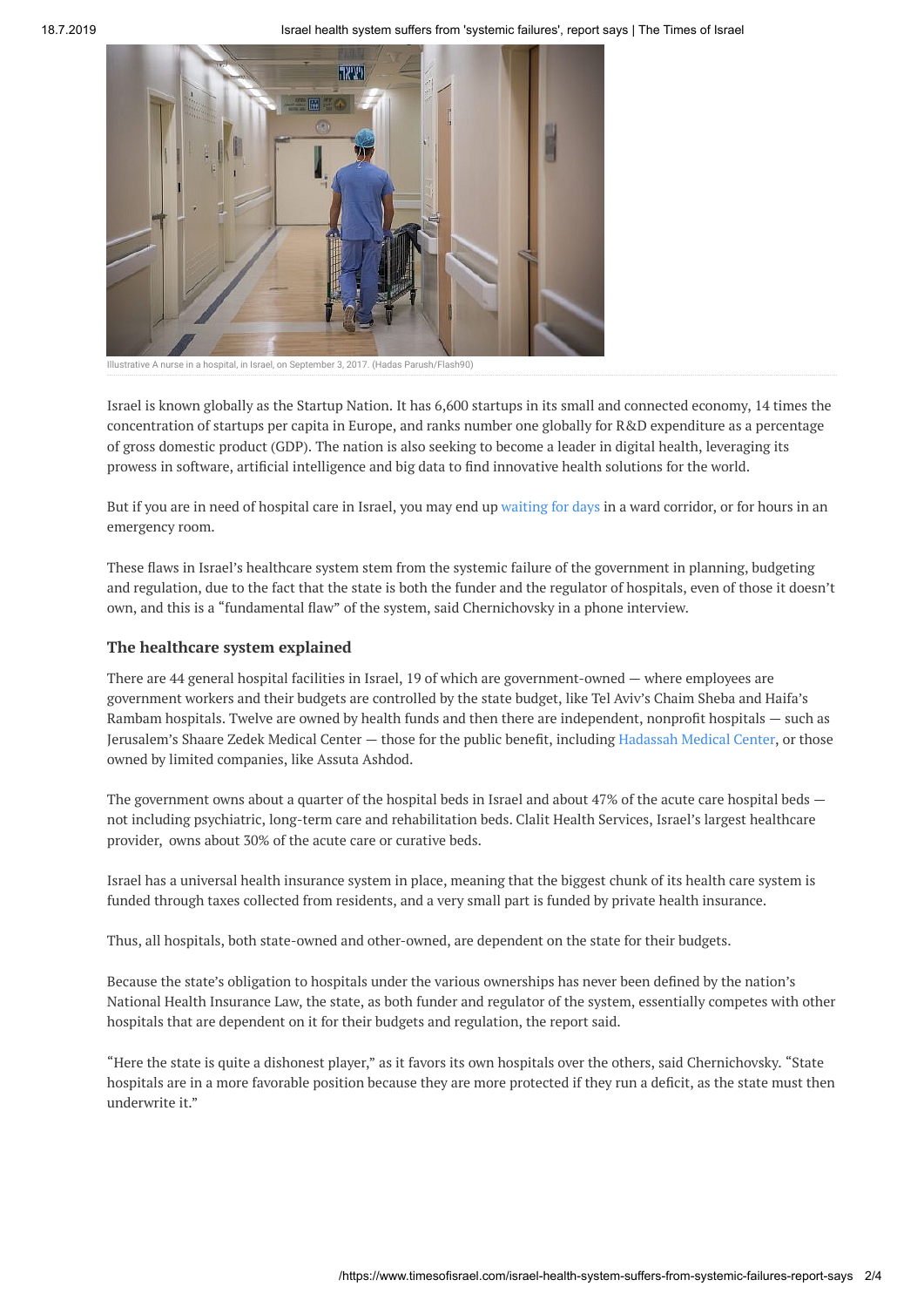

Prof. Dov Chernichovsky, Chair of the Health Program at the Taub Center For Social Policy Studies in Israel (Courtesy)

### **For better treatment, live in the center of the country**

People who live in Israel's geographic periphery suffer from the greatest shortage of beds, the report said.

In the northern and southern periphery, the number of beds per 1,000 population is the lowest, 1.32 and 1.55, respectively, while Jerusalem hospitals have the most, 2.36.

In addition, average distances to the nearest hospital for relatively simple medical cases are longest in the country's northern areas, where people need to travel more than 19 km (11.8 miles), followed by communities in the West Bank (more than 18 km) and in the south (about 16 km).

This is relative to much shorter distances in Tel Aviv and Jerusalem of about 3-4 kilometers.



Illustrative photo of a vaccine for infants at an Israeli hospital. (Chen Leopold/Flash90)

This situation in the periphery stems from the "inefficient planning" of any additional hospital beds; hospitals with the already optimal ratio of beds per population sometimes get added beds, while others who need the beds don't get them, the report said.

The Taub researchers stressed that it is important to consider these issues of accessibility and efficiency when making decisions regarding the opening of new hospitals or the expansion of existing facilities.

## **More beds 'are inevitable'**

In light of the disparities between needs and hospital infrastructure in Israel, particularly in the periphery, the addition of curative hospital beds  $-$  that are both efficient and accessible  $-$  "is inevitable within the next few years,"